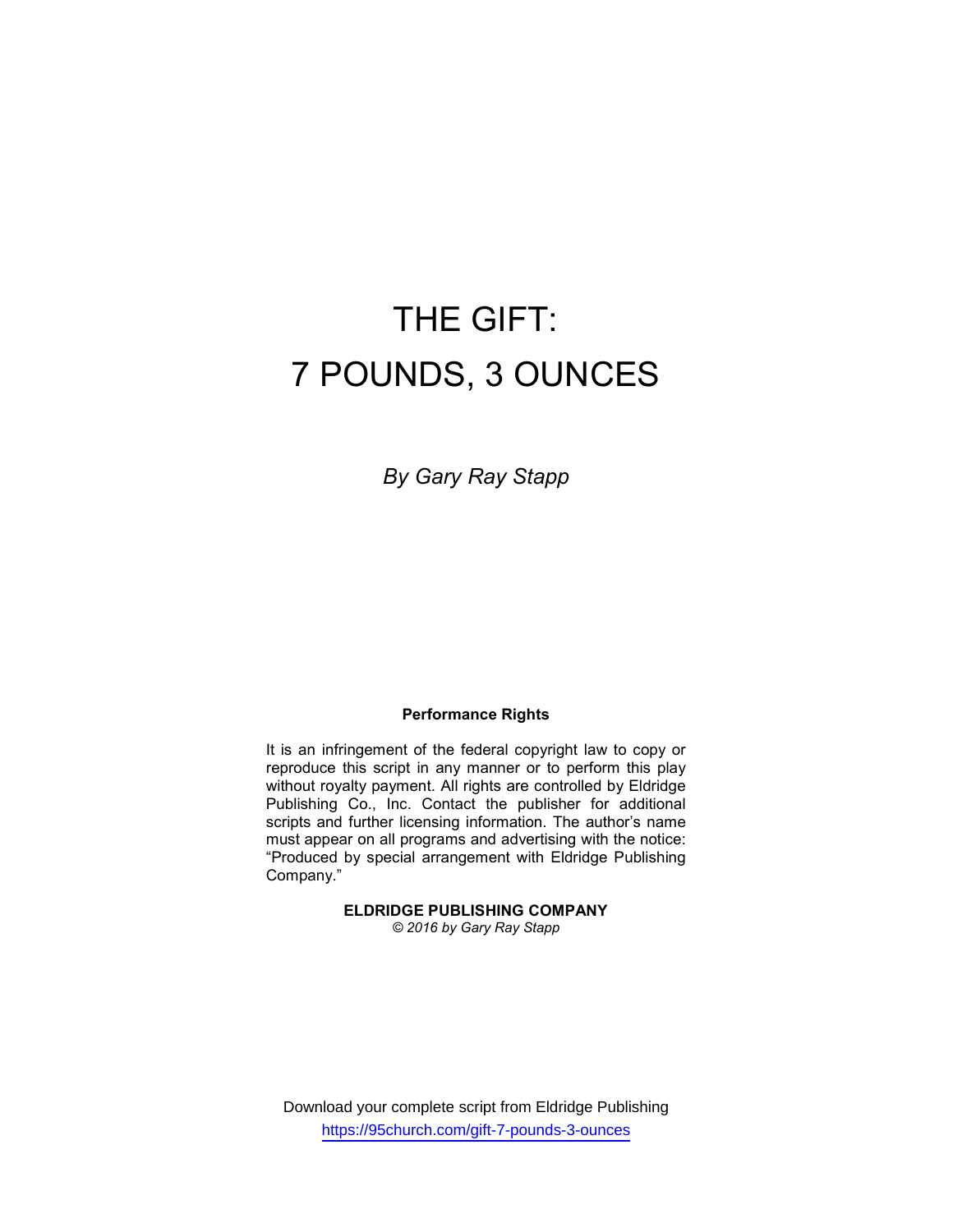# DEDICATION

To my friends of The Chamber Players Community Theatre: Thank you for your encouragement and support, and for allowing me to use you to develop and test my playwriting. You have each been a gift to me.

#### STORY OF THE PLAY

An emotional, heart-opening journey about love, friendship, family, sacrifice, and what it truly means to give begins with an enormous Christmas tree wrestled into the warmth of a Colorado cabin. The Britton family, Brad and Tina and their son Nick, are eagerly anticipating the joy of a fun-filled holiday vacation spent with their close friends, Kyle and Jan, who arrive bearing gifts of sentiment, sarcasm, and sass. The two couples merrily begin to share their laughter, their affection, and their memories of the good ol' days, but too soon Jan begins to question Nick's paternity. When the others are confronted with secrets, both past and present, the bonds of their relationships are made vulnerable. And just as it appears to all of them that their proverbial "happily ever after" is about to slip away, the real spirit of Christmas ultimately reminds them of their love and compassion for one another through a gift. A gift born sixteen years ago.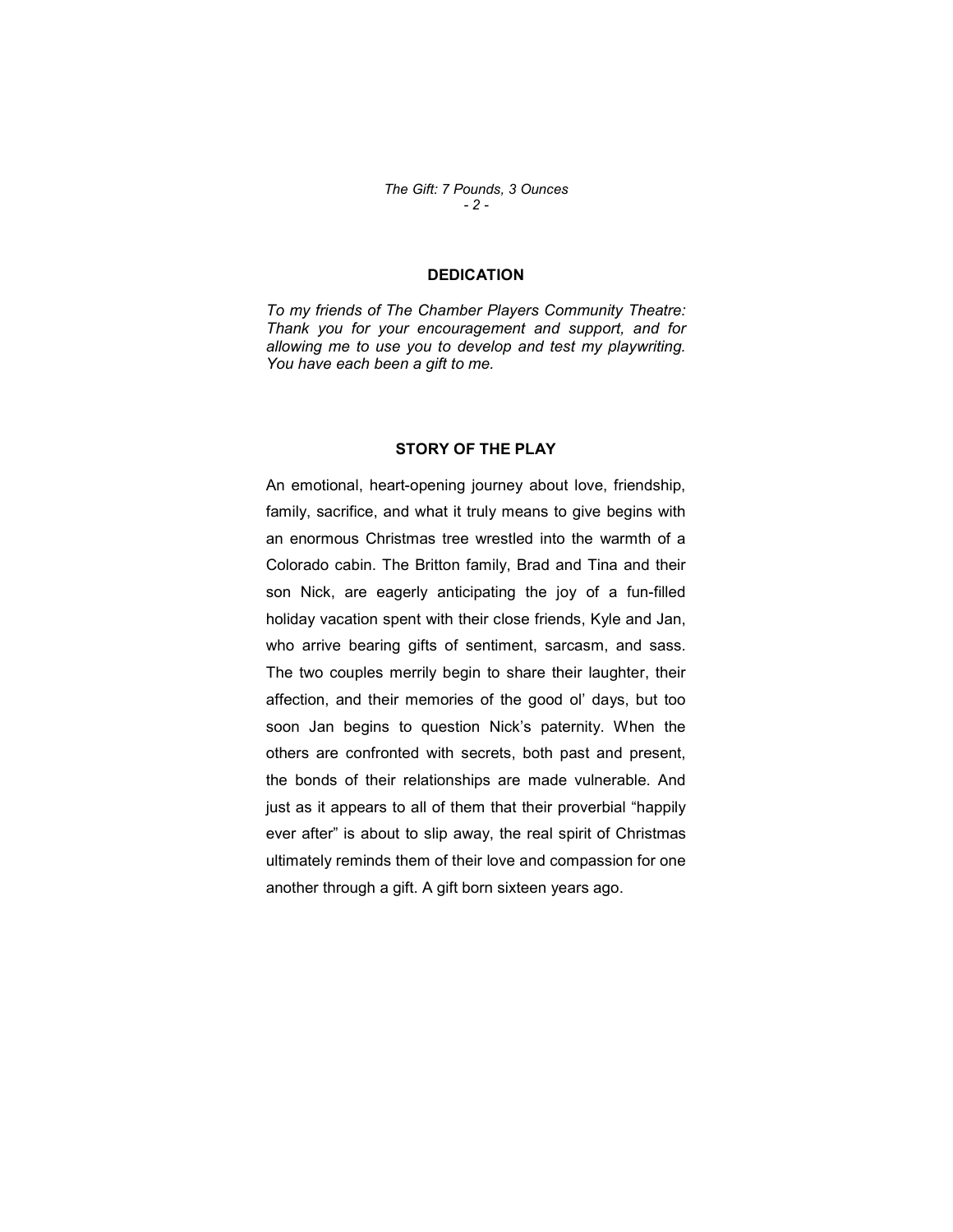The Gift: 7 Pounds, 3 Ounces - 3 -

# CAST OF CHARACTERS

(2 m, 2 w, 1 male teen)

TINA BRITTON (f.): A caring, efficient mother and wife, mid-30s.

BRAD BRITTON (m.): A protective, loving husband and father, mid-30s.

NICK (m.): A spirited and mature young man, about 15.

JAN DANFIELD (f.): A sassy and devoted wife, teetering with secrets, mid-30s.

KYLE DANFIELD (m.): A likeable and fun-loving husband with a juvenile sense of humor, mid-30s.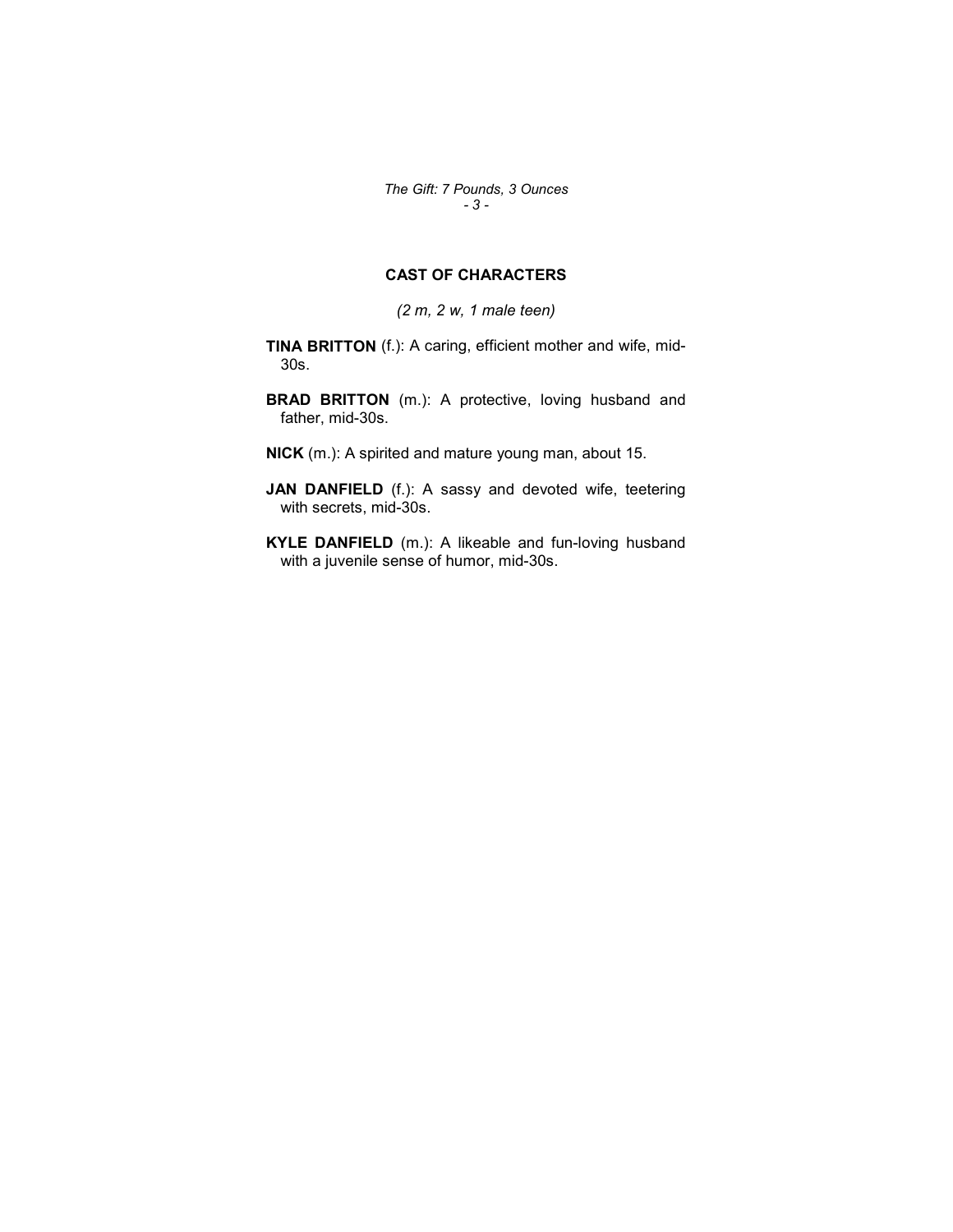The Gift: 7 Pounds, 3 Ounces - 4 -

# PLACE

The great room of the Britton family cabin in Colorado.

#### TIME

Present, just before Christmas

# SETTING

A rustic cabin with a large front door centered on the upstage wall. Next to the door are several pegs on which hang various winter coats. At Up Stage Left is a staircase that leads to upstairs bedrooms. At Up Stage Right is an impressive stone fireplace with a great pine mantel, and decorated with framed family photos and a few knick-knacks. Above the mantel is a large "casual" portrait of the Britton family. At Stage Left, below the staircase is a door that leads to the family room in the basement, and at Stage Right is a doorway leading to the kitchen. At Stage Center is a small sofa and two coordinating chairs, a coffee table, and lamp tables. At Stage Right is a small dining table with three chairs and a bench. A credenza sets against Stage Left wall.

#### SOUND EFFECTS

A car honk and kids crying out.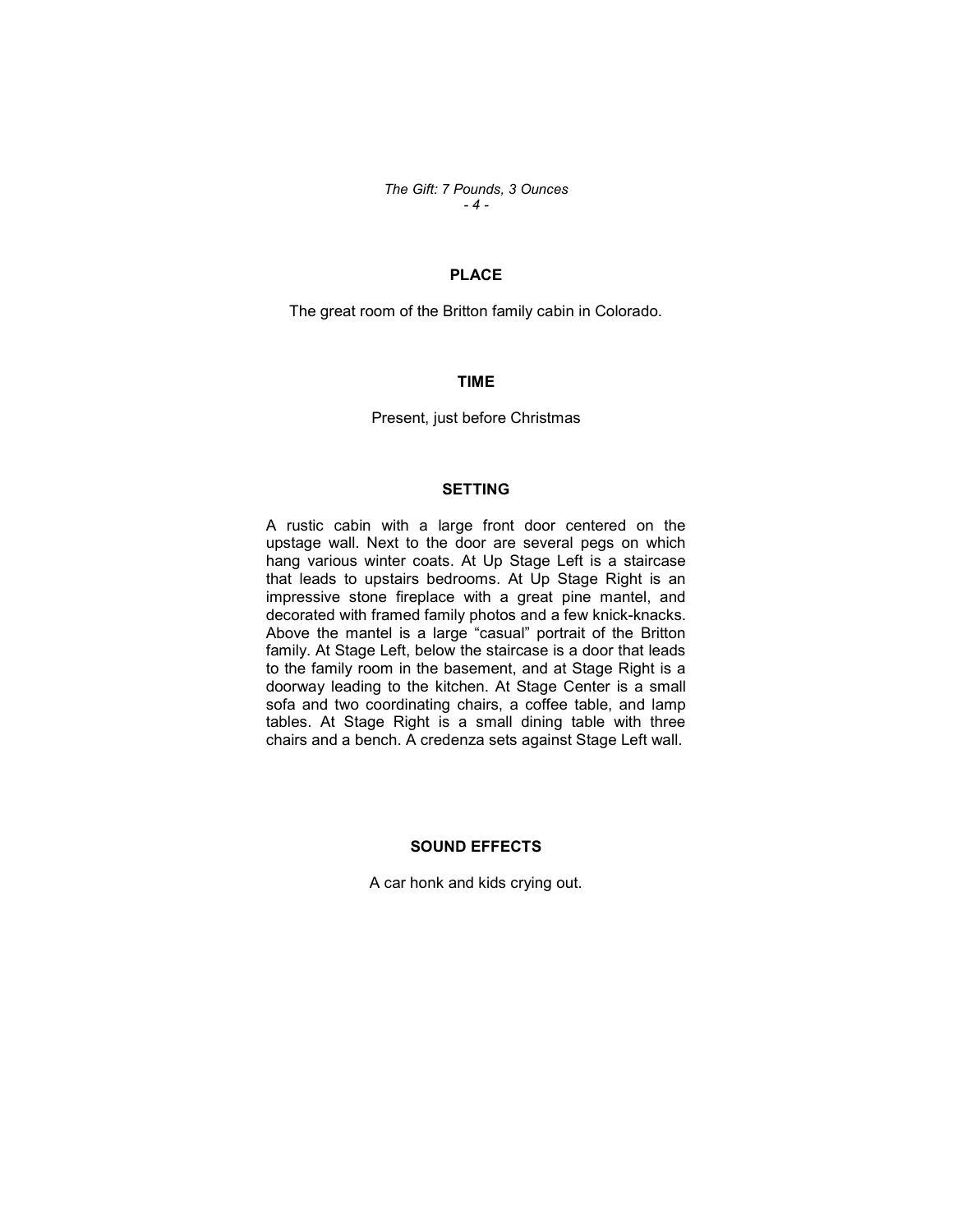# The Gift: 7 Pounds, 3 Ounces

# ACT I Scene 1

(AT RISE: Late afternoon, December 23. A modest flickering of flames in the fireplace; snow lightly falls beyond a window above the stairs. All is quiet for a few beats, then the basement door opens and TINA enters SL carrying a cardboard box overflowing with various Christmas decorations. She sets the box on the sofa and digs through it for a moment before extracting a hideous porcelain Santa figurine. She grimaces at the sight of it, then looks around the room for a place to set it. She shakes her head.)

TINA: Brad, Brad, Brad. This gift of yours looks more like a Sasquatch than a Santa Claus. Where am I going to put this ugly little thing? Besides in the bottom of the trash can? (Sighs.) Oh well. (Looks around and decides to place it on the credenza, front and center. She looks at it for a moment before moving it toward the back and behind other objects, then steps back and appraises the arrangement.) I can't do it! I cannot look at this alien-like little troll every day for the next week. (Takes the figurine and hides it in the credenza drawer.) Sorry, Santa. Not this year. (As SHE crosses back to the sofa, a thought occurs to her. She hurries USC and analyzes the space between the front door and arrangement of the sofa and tables. She then moves a lamp and lamp table USC a few feet from the door and makes a calculation. Quickly, she crosses to the credenza, retrieves the figurine and then takes away the lamp and replaces it with the figurine.) This just may be the perfect spot for you, Mr. Santa.

(Quickly, TINA exits SR to kitchen. After a beat, there is a shuffling noise offstage, and a couple of grunts resonate beyond the front door, USC.)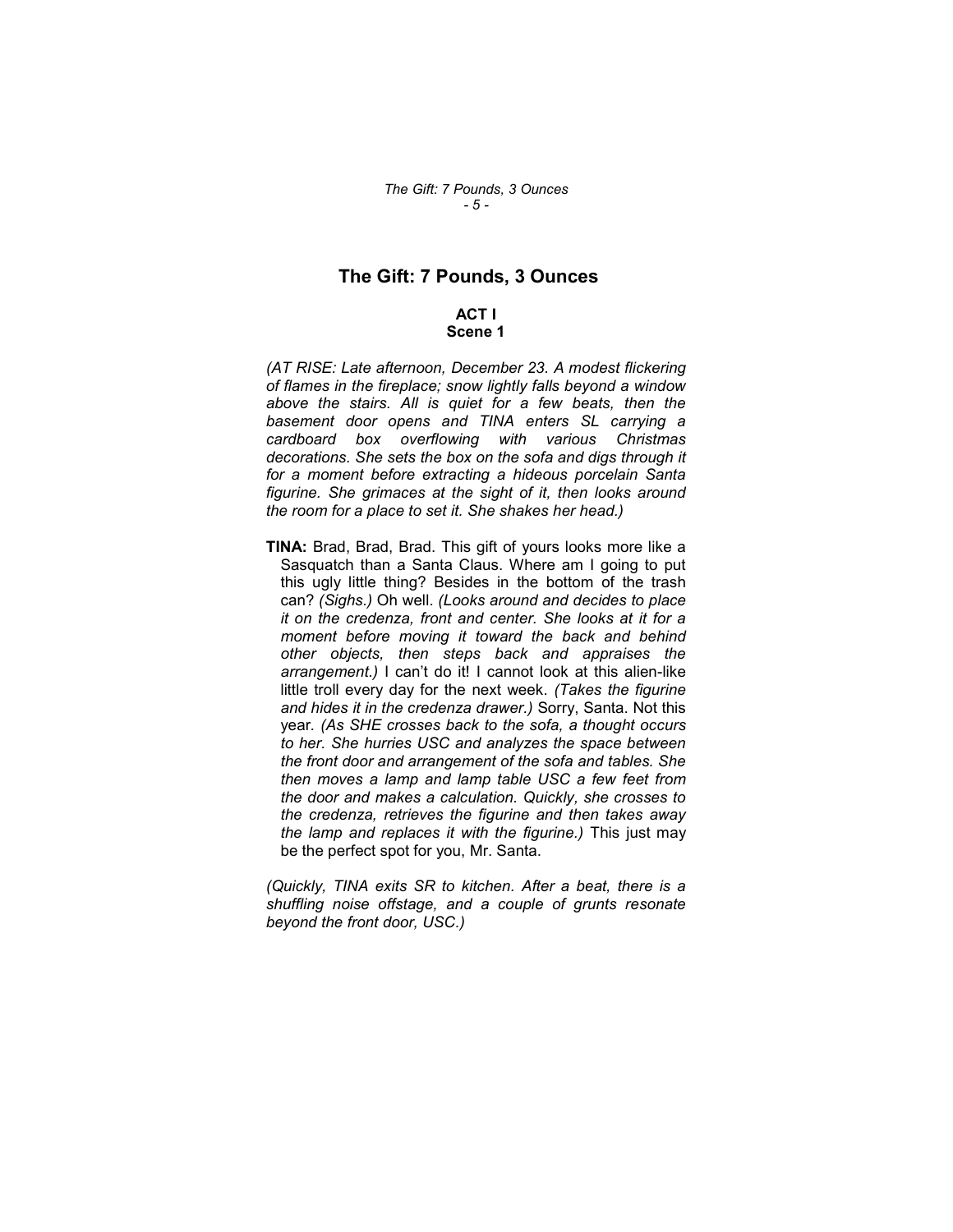BRAD: (OS.) Okay, son, now be careful and don't break anything.

(The front door opens and snow is seen lightly swirling in the air. NICK enters, backing in as he carries the bottom end of an enormous Christmas tree complete with an attached tree stand at its base.)

NICK: Dad, tell me again why I'm carrying the heavy end?

- BRAD: (Calling from behind the mass of tree as they work to squeeze it through the door.) Because you're young and you have a strong back.
- NICK: So, it's because I'm stronger than you, right?

BRAD: I didn't say that.

NICK: Well, Dad, your actions are speaking louder than your words.

**BRAD:** Nick, you're talking kind of smart for a fifteen-yearold.

NICK: I'll be sixteen in just a couple of days.

**BRAD:** That's merely a technicality.

NICK: Technicality-smechnicality. I am smart.

**BRAD:** Then why are you on the heavy end?

NICK: That's cheap.

**BRAD:** (Laughs.) And nothing is better than cheap labor.

NICK: Cheap labor? Then you're paying me to carry the heavy end?

BRAD: Paying you? Really? And I thought you said you were smart?

NICK: Then I'm free labor. Not cheap. And I'm being exploited for child labor just because I'm your son.

BRAD: Bingo. Now, just a little farther inside—

NICK: Dad, this tree is huge! We should have cut down the smaller one.

**BRAD:** Nonsense. It's perfect. Just watch where you're going and don't break anything, or your mother will kill us. NICK: She'll kill you, anyway.

(Suddenly THEIR movement ceases.)